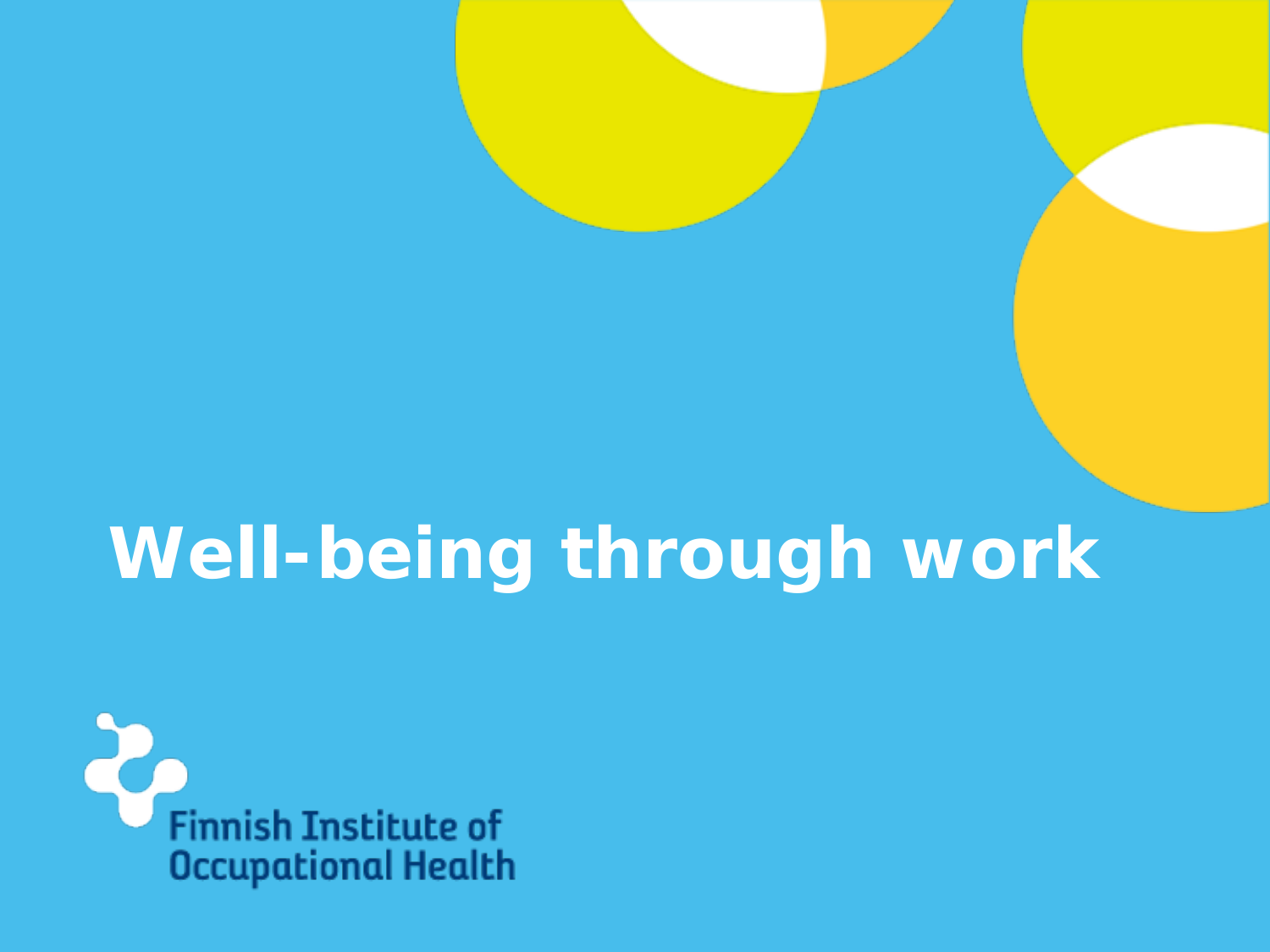



### **Improving resilience in waste transports**

Pia Perttula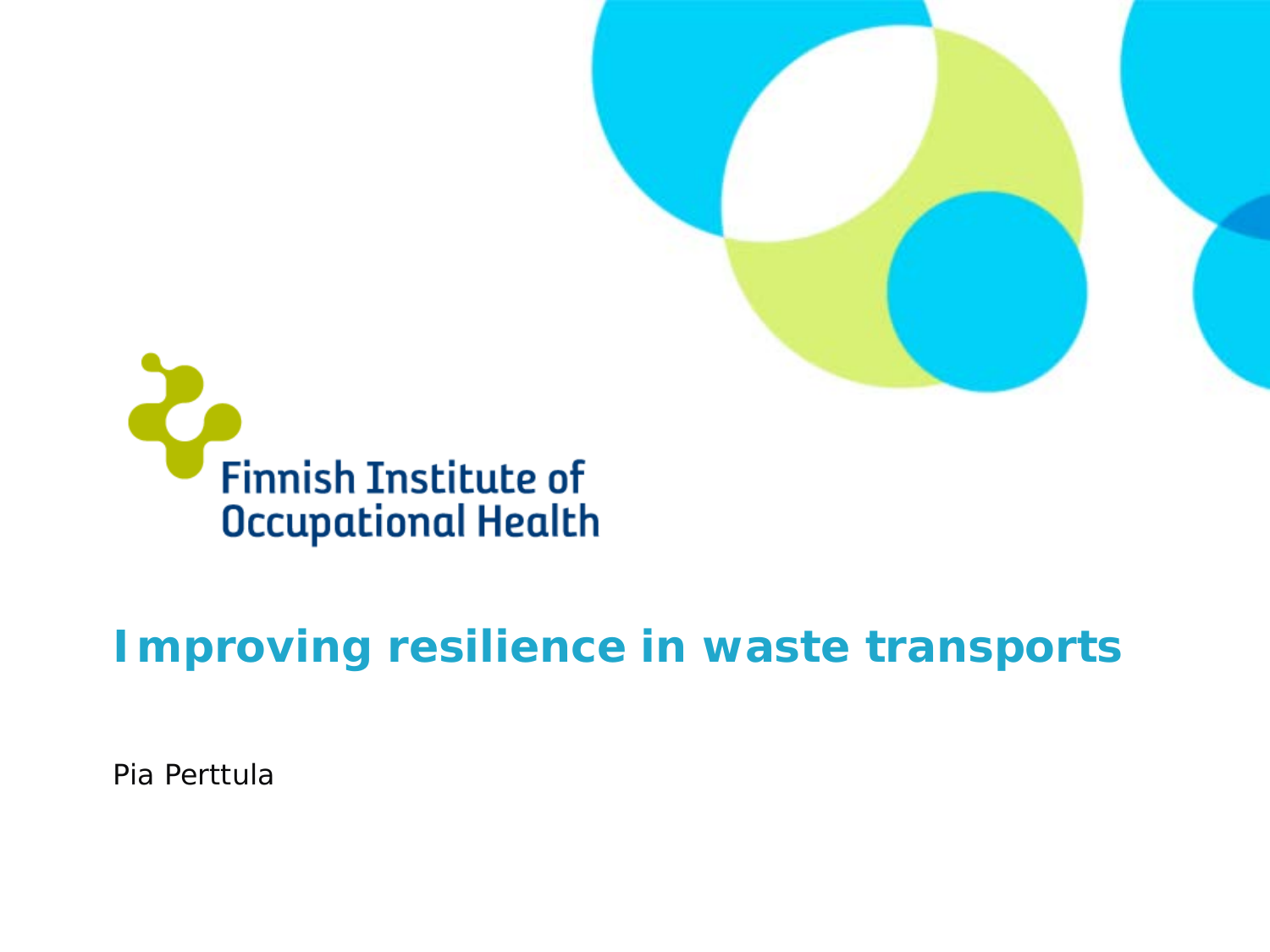### **INFORMATION ABOUT THE PROJECT**

Objective: increasing safety and well-being of waste trasport workers

In continuously changing work and working environment it is necessary to be prepared for unforeseen changes and disruptions

Materials and Methods:

- Present state analysis (statistics, observations and interviews)
- Questionnaire
- Development of a tool

Project timetable: 1.4.2014-30.4.2016

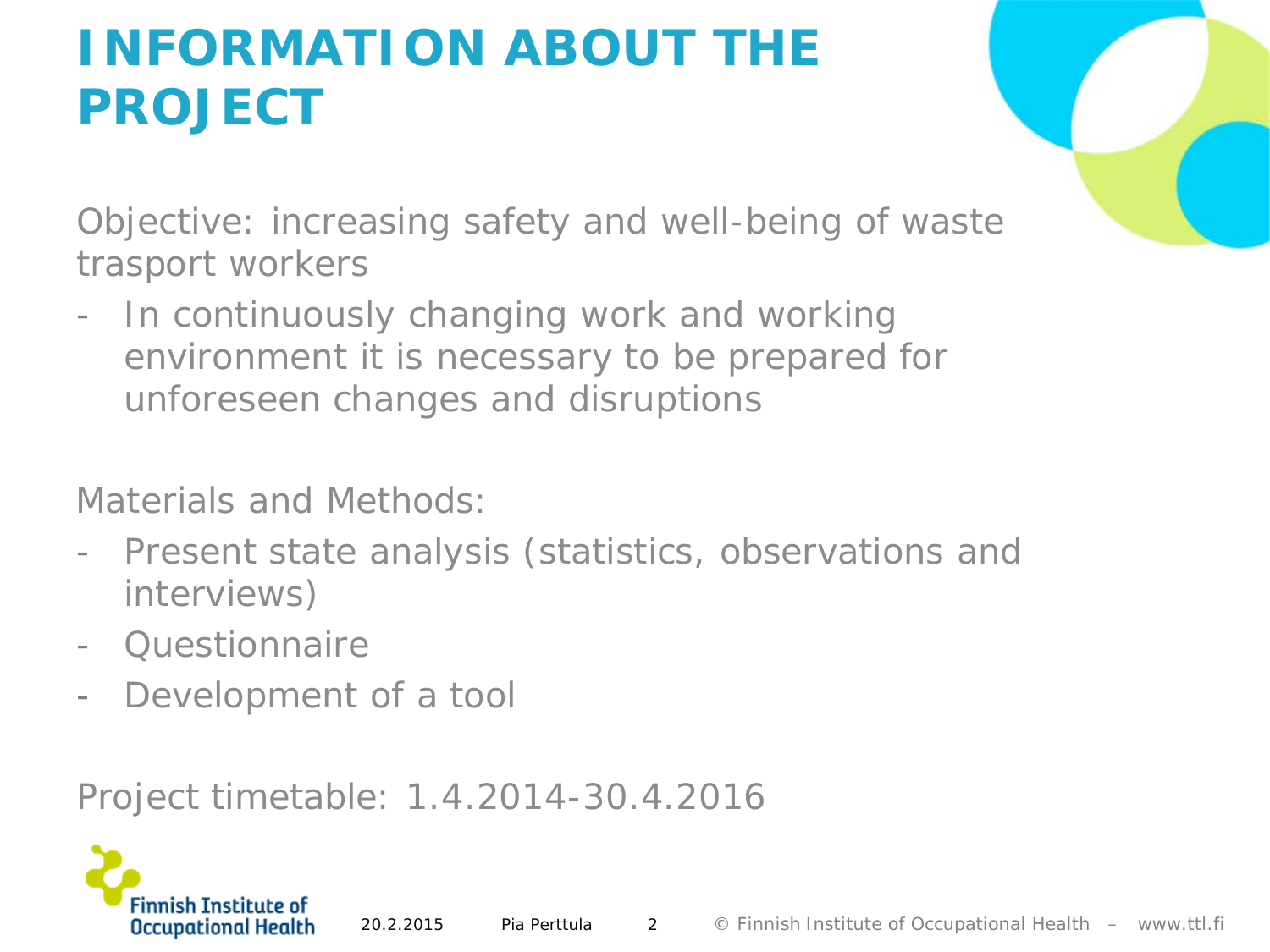

### **The state of study**

| <b>Present state analysis</b>                 |      |
|-----------------------------------------------|------|
| Near-miss cases analysed                      | 2219 |
| Accident cases analysed                       | 300  |
| Observations and interviews of<br>the drivers | 20   |
| Interviews of the managers                    |      |

| <b>Questionnaire</b>     |     |
|--------------------------|-----|
| Paper forms to be filled | 455 |

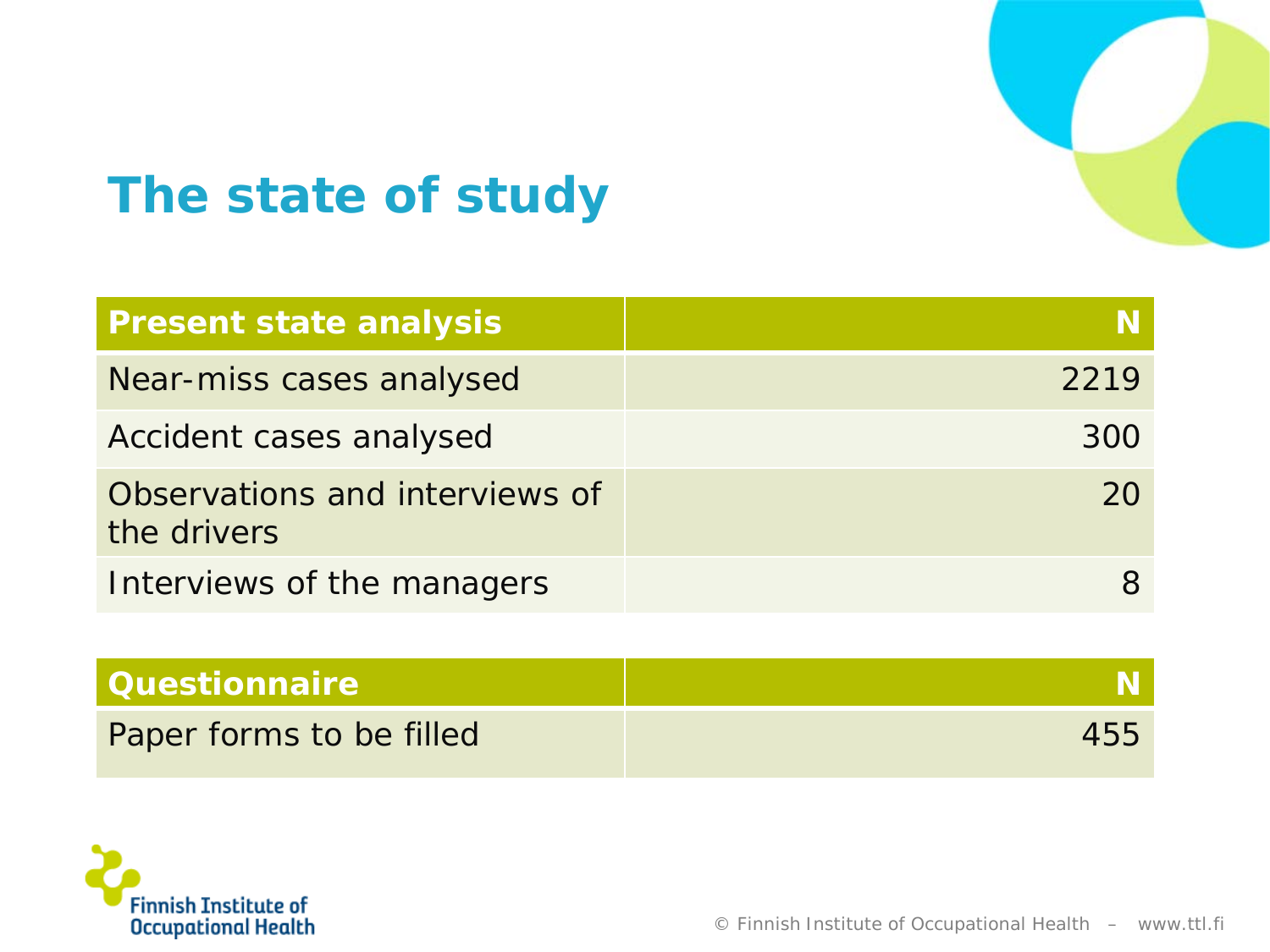

### **Present state analysis: statistics**



© Finnish Institute of Occupational Health – www.ttl.fi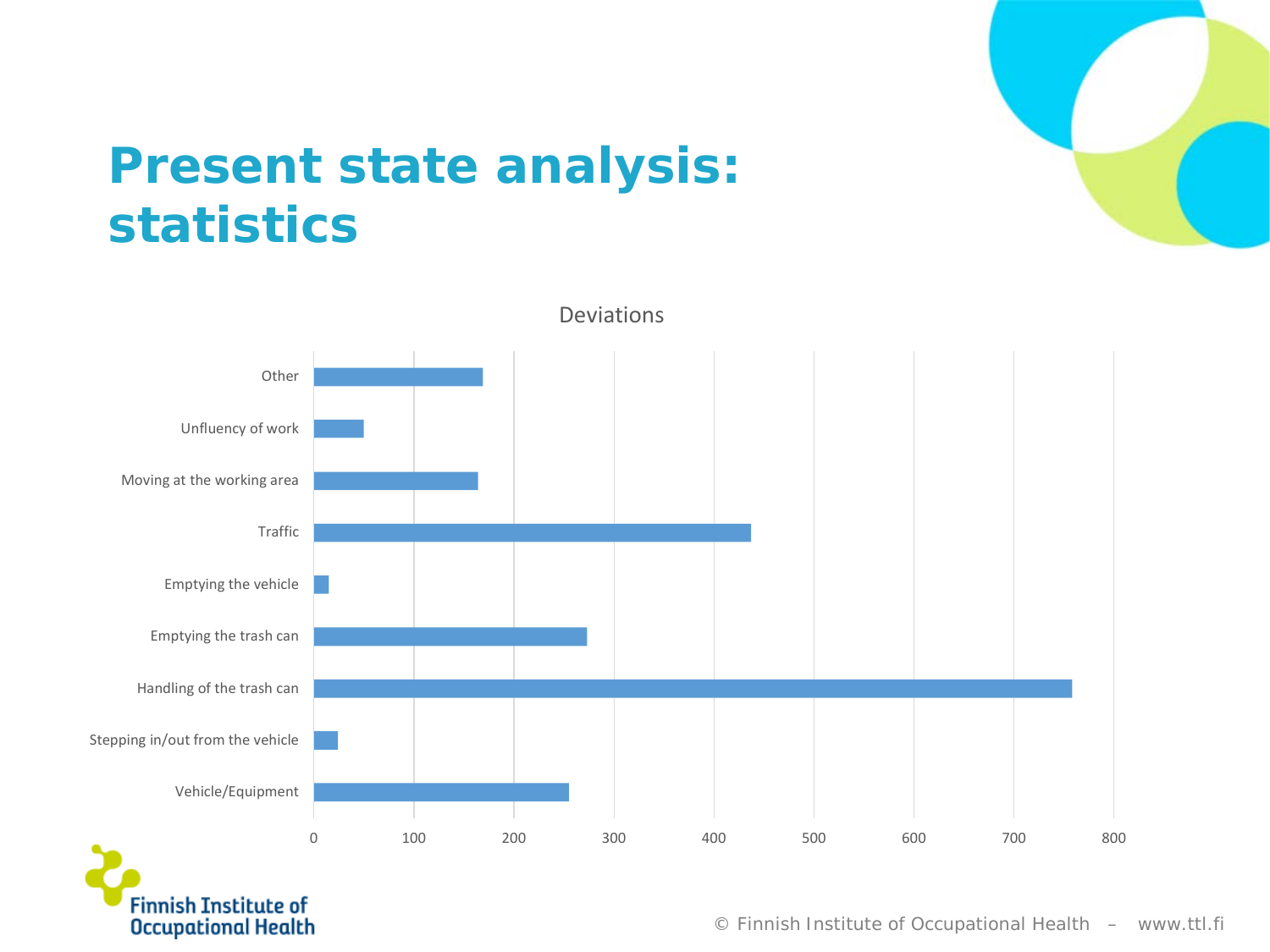

### **Observation and interviews**

#### Semi-structured interviews

- Working experience
- Reporting of incidents
- Problems at work
- Work community
- Fluency of work
- Preparation
- Information sharing

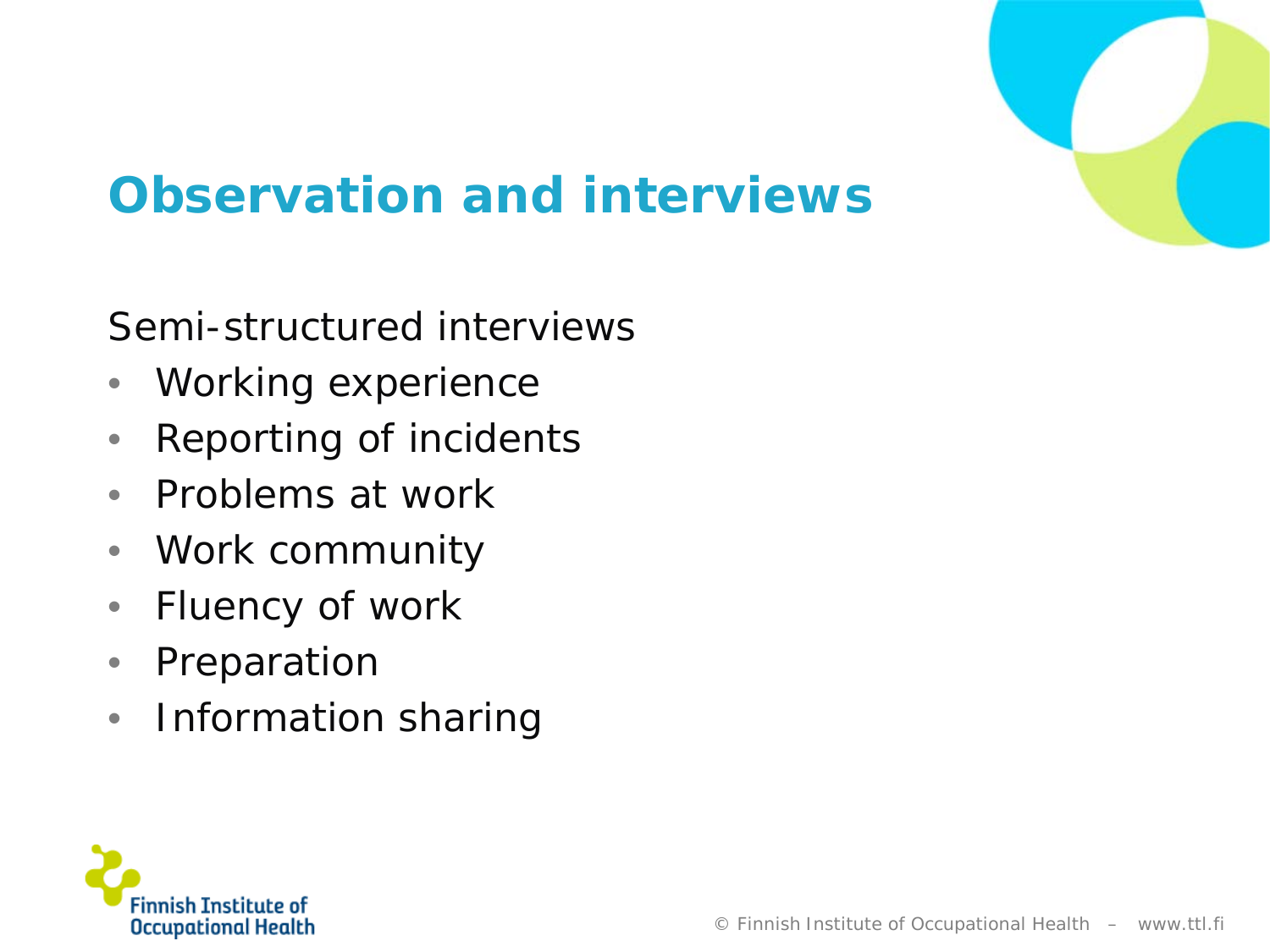

### **Questionnaire**

#### **50 questions + subquestions**

- Age, working experience, work
- Tireness, breaks, use of seat belt
- Accidents, ability to work
- management
- Problems to be faced at work
- Decision making in problematic situations
- Connor-Davidson Resilience Scale

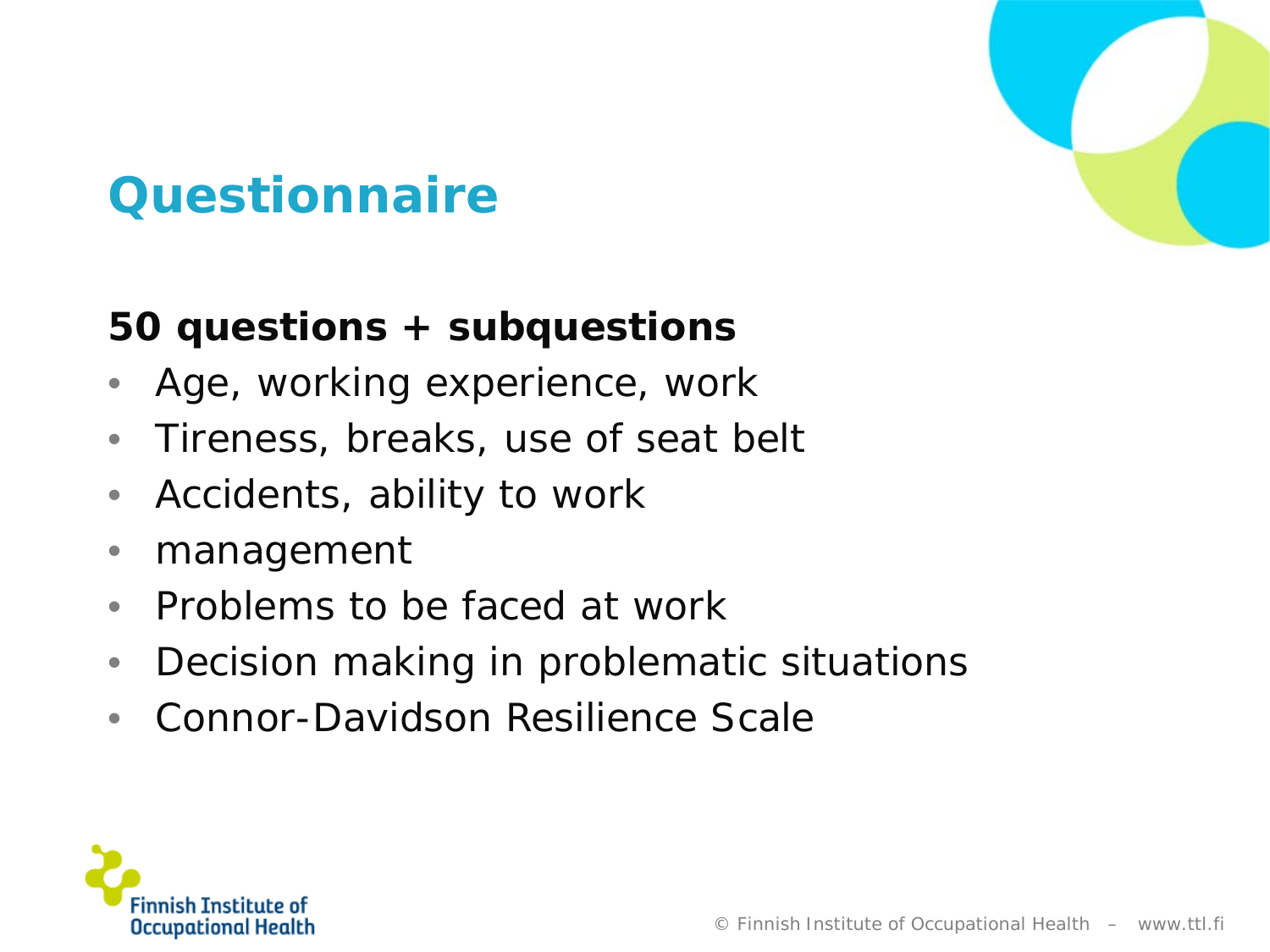## **SAF€RA co-operation: example of the preliminary results**



**Occupational Health** 

© Finnish Institute of Occupational Health – www.ttl.fi